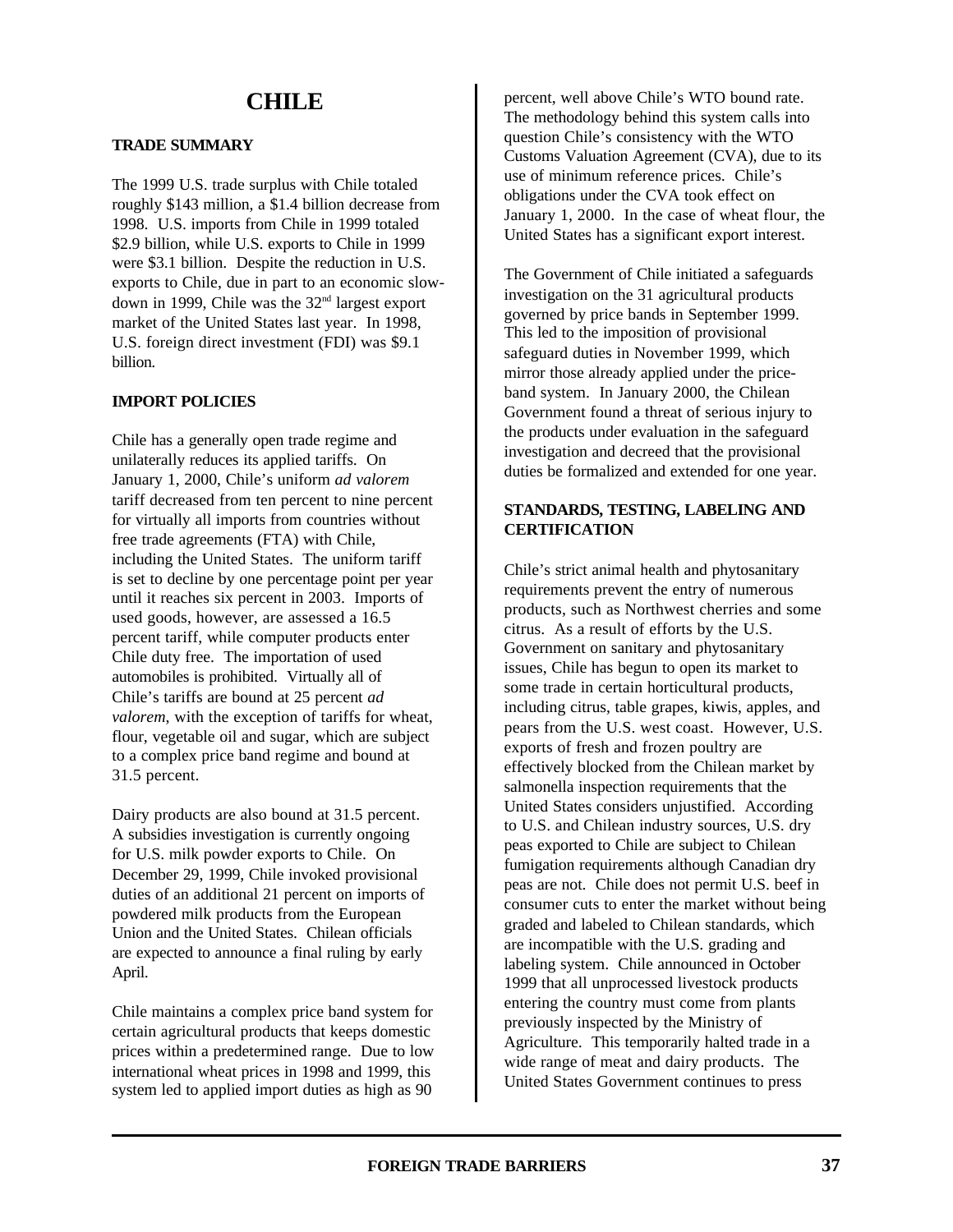Chile to implement and enforce WTO-consistent sanitary and phytosanitary requirements.

## **EXPORT SUBSIDIES**

Chile employs a number of export-promotion measures to help non-traditional exports, including through the Chilean Government's active export-promotion agency "ProChile." Chile provides a simplified duty drawback program for non-traditional exports, which does not reflect actual duties paid on imported components. In general, Chile's export promotion measures are intended to expedite and simplify the paperwork involved in the export process. The Government of Chile also provides exporters with quicker returns of valueadded taxes than it provides to other producers. One such export-promotion measure lets all exporters defer import duties for up to seven years on imported capital equipment or receive an equivalent subsidy for domestically produced capital goods. Chile has announced that, in accordance with its WTO commitments, the drawback program will be phased out; legislation to effect this change is expected to receive congressional approval in 2000. The Chilean forestation subsidy program was reinstated in 1998.

### **INTELLECTUAL PROPERTY RIGHTS PROTECTION**

#### **Patents and trademarks**

Chile implemented a patent, trademark and industrial design law in 1991 that provides product patent protection for pharmaceuticals and a limited form of pipeline protection. While the law is generally strong, deficiencies exist, including: a term of protection inconsistent with the TRIPS term of 20 years from filing; no provisions for restoring patent term in appropriate circumstances; inadequate industrial-design protection; and a lack of full "pipeline" protection for pharmaceutical products patented in other countries prior to the time product patent protection became available in Chile. The Government of Chile introduced legislation in 1999 intended to make this and

other Chilean intellectual property laws fully TRIPS-consistent. However, this legislation was not passed prior to January 1, 2000, when most of Chile's TRIPS obligations came into effect.

The U.S. Government has urged that the Government of Chile ensure that TRIPSconsistent intellectual property protection be provided as soon as possible. The Chilean Congress should address the draft bill soon after reconvening in March. In a preliminary review of the draft legislation, the United States saw with concern that protection for undisclosed data, including test data confidentiality, did not appear to be addressed. Chile does not currently provide a reasonable term of protection for test data. In addition, the Chilean patent office faces a significant backlog of patent applications, although the Government of Chile made some progress in this area in 1999.

Chile's trademark law is generally consistent with international standards, but contains some deficiencies, including: no requirement of use to maintain trademark protection; a "novelty" requirement for trademark registrations; unclear provision for trademarking figurative marks, color or packaging; and no provisions for protection of "well-known" marks. Some U.S. trademark holders have complained of inadequate enforcement of trademark rights in Chile.

## **Copyrights**

Chile revised its copyright law in 1992, extending the term of protection to the author's life plus 50 years, the standard in the WTO TRIPS Agreement. While the copyright law provides protection that is nearly consistent with international standards in most areas, shortcomings remain. The Chilean law does not clearly protect computer software as a "literary work," does not provide clear rental and importation rights, provides inadequate penalties, has no provision for *ex parte* civil searches, is uncertain regarding the availability of injunctions and temporary restraining orders and places unnecessary constraints on contractual rights. Despite active enforcement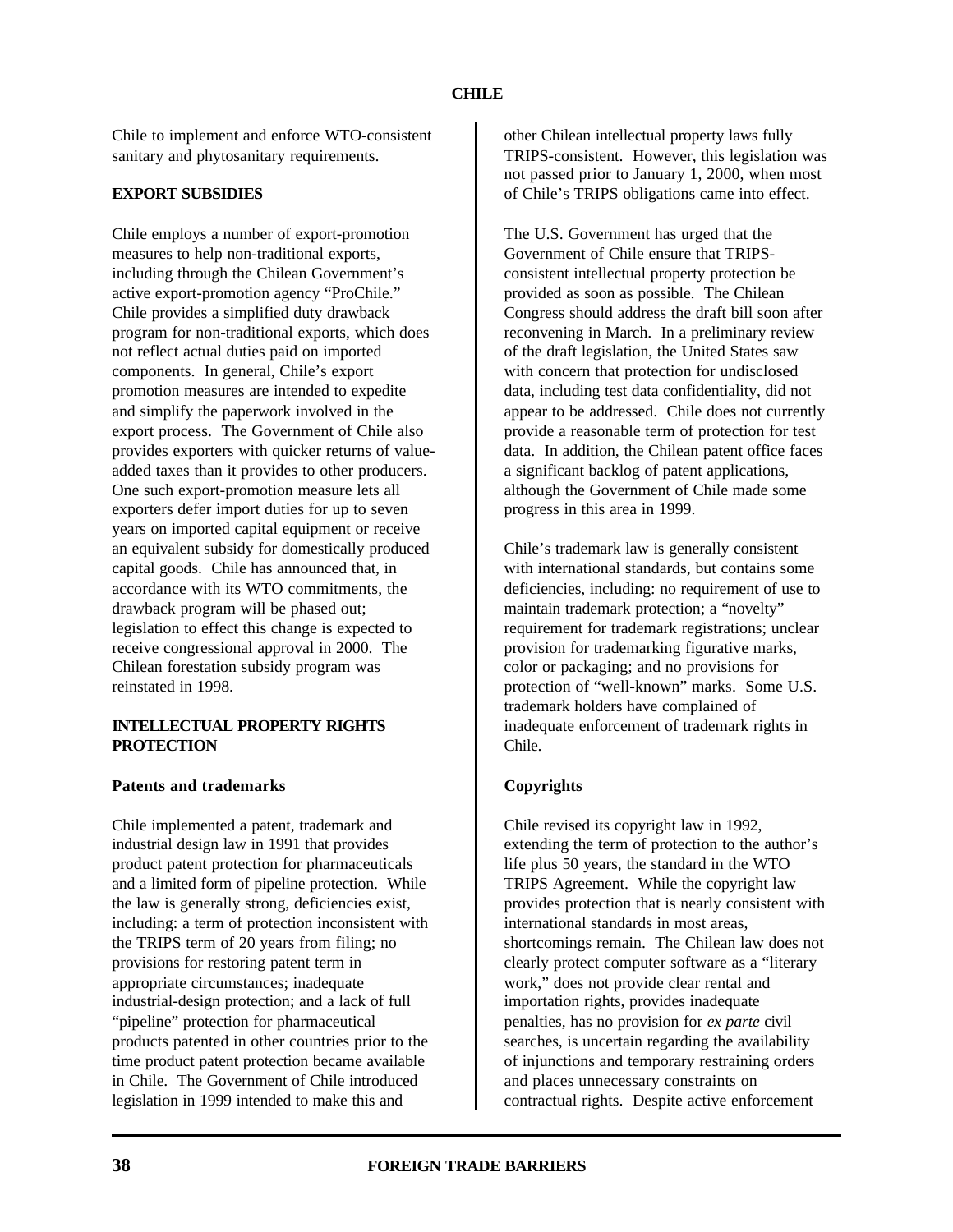## **CHILE**

efforts, piracy of computer software and video recordings remains significant. Revision of the 1992 copyright law is also addressed in the Government of Chile's 1999 intellectual property rights bill.

Chile has not yet ratified the WIPO Treaties on Copyright and Performances & Phonograms.

## **SERVICES BARRIERS**

Chile's relatively-open services trade and investment regime stands in contrast to its relatively-limited GATS commitments. In particular, Chile maintains a "horizontal" limitation, applying to all sectors in Chile's GATS schedule, under which authorization for foreign investment in service industries may be contingent on a number of factors, including: employment generation, use of local inputs and competition. This restriction undermines the commercial value and predictability of Chile's GATS commitments.

Chile has made WTO commitments on most basic telecommunications services, adopting the WTO reference paper on regulatory commitments and ratifying the GATS Fourth Protocol. Nonetheless, U.S. companies occasionally complain of regulatory delays. Access surcharges for incoming international calls were lowered dramatically in May 1999, decreasing complaints by U.S. and other international carriers. These charges are discriminatory, applying to incoming, but not outgoing, international calls.

During the 1997 WTO financial services negotiations, Chile made commitments in all banking services and most securities and other financial services. However, Chile made commitments neither for asset management services, including the management of mutual funds or pension funds, nor for financial information services. Chile also reserved the right to apply economic needs and national interest tests when licensing foreign financial service suppliers. In practice, Chile has allowed foreign banks to establish as branches or subsidiaries and to provide the same range of

services that domestic banks are allowed. Providers of securities and asset management services, including pension fund and mutual fund management services, have been allowed to establish 100 percent owned subsidiaries in Chile.

## **INVESTMENT BARRIERS**

While Chile welcomes foreign investment, controls and restrictions exist. Under a law that regulates nearly all foreign direct investment, profits may be repatriated immediately, but none of the original capital may be repatriated for one year. Foreign direct investment is subject to *pro forma* screening by the government of Chile. Until mid-1998, all funds entering Chile as ordinary foreign capital were subject to a noninterest-bearing reserve deposit requirement that significantly increased the cost of these capital flows. The reserve requirement, which applied to foreign capital introduced into Chile for most lending purposes, investment in government securities and other so-called "speculative" purposes, was reduced from 30 percent to 10 percent in June 1998 and to zero two months later. This reduction, made in response to declining capital inflows stemming from the global economic crisis, could be reversed at any time, although President Ricardo Lagos, who took office in March 2000, has promised to permanently eliminate the reserve requirement. Chile and the United States are negotiating a bilateral tax treaty and hope to agree on a final text in 2000. Until the agreement takes effect, profits of U.S. companies will continue to be subject to taxation by the governments of both nations.

Chile notified to the WTO measures inconsistent with its obligations under the WTO Agreement on Trade-Related Investment Measures (TRIMS). These measures deal with local content and trade balancing in the automotive industry. Proper notification allowed developing-country WTO Members to maintain such measures for a five-year transitional period after entry into force of the WTO. Chile did not meet the January 1, 2000, deadline for eliminating these measures, and requested a